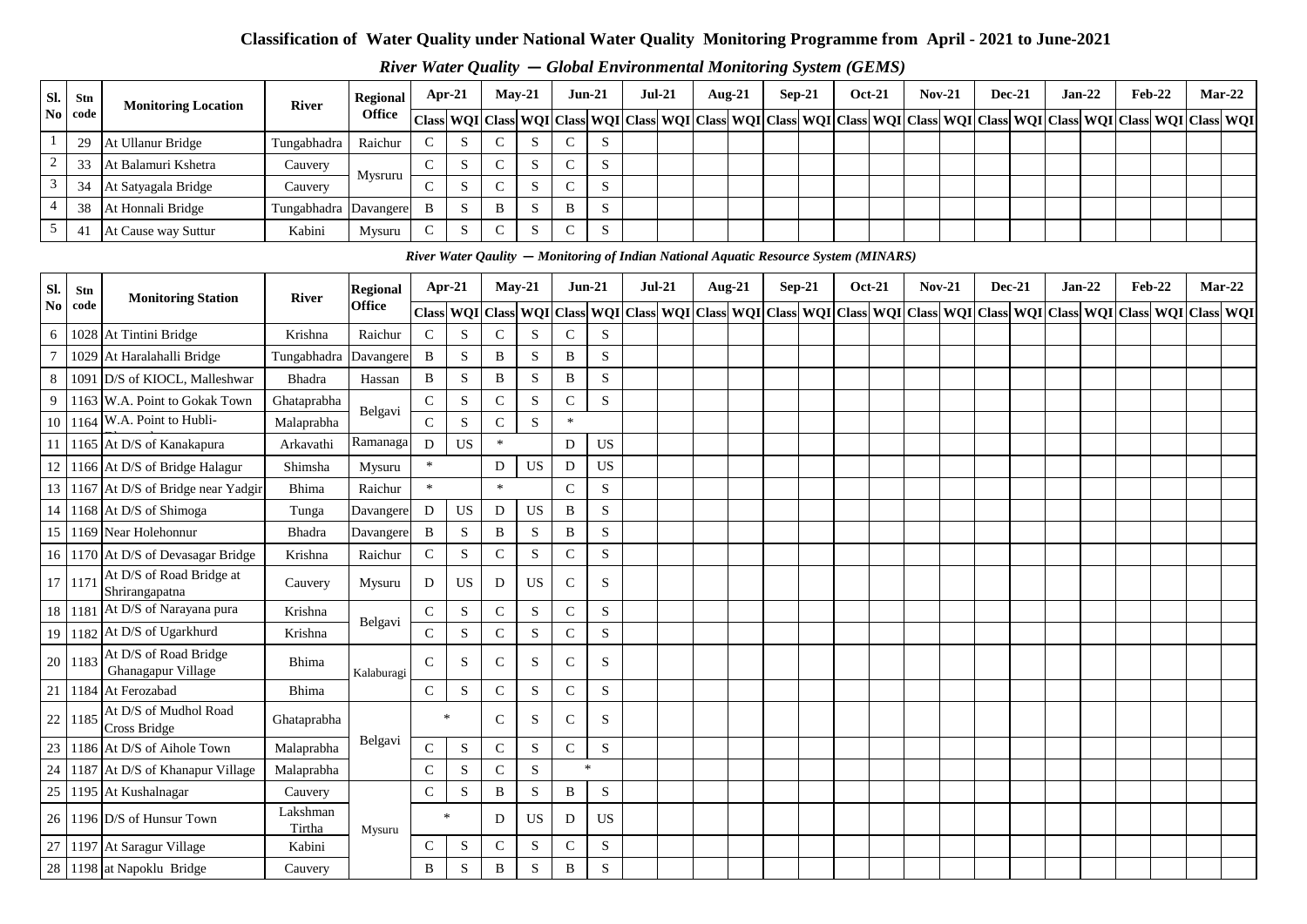| SI.      | Stn     | <b>Monitoring Location</b>                                                     | River                  | Regional      | Apr-21       |             | $May-21$     |             | $Jun-21$     |             | $Jul-21$ | Aug-21 |  | $Sep-21$ | <b>Oct-21</b> | <b>Nov-21</b> | <b>Dec-21</b> | $Jan-22$ | <b>Feb-22</b>                                                                                                 |  | $Mar-22$ |
|----------|---------|--------------------------------------------------------------------------------|------------------------|---------------|--------------|-------------|--------------|-------------|--------------|-------------|----------|--------|--|----------|---------------|---------------|---------------|----------|---------------------------------------------------------------------------------------------------------------|--|----------|
| $\bf No$ | code    |                                                                                |                        | <b>Office</b> | Class WQI    |             | <b>Class</b> | WQI         |              |             |          |        |  |          |               |               |               |          | Class WQI Class WQI Class WQI Class WQI Class WQI Class WQI Class WQI Class WQI Class WQI Class WQI Class WQI |  |          |
| 29       |         | 1199 At D/S of Holenarasipura                                                  | Hemavathi              | Hassan        | $\mathbf C$  | S           | ${\bf C}$    | S           | $\mathbf C$  | S           |          |        |  |          |               |               |               |          |                                                                                                               |  |          |
| $30\,$   |         | 1200 Near Yediyur on NH-47                                                     | Shimsha                | Tumakuru      | D            | $_{\rm US}$ | D            | US          | $\mathbf D$  | <b>US</b>   |          |        |  |          |               |               |               |          |                                                                                                               |  |          |
| 31       |         | 1386 D/S of Karekura Village                                                   | Cauvery                | Mysuru        | ${\bf C}$    | ${\bf S}$   | $\mathbf C$  | ${\bf S}$   | ${\bf C}$    | ${\bf S}$   |          |        |  |          |               |               |               |          |                                                                                                               |  |          |
| 32       |         | 1387 D/S of Bhadravathi City                                                   | Bhadra                 | Davangere     | D            | US          | D            | US          | $\, {\bf B}$ | $\mathbf S$ |          |        |  |          |               |               |               |          |                                                                                                               |  |          |
| 33       | 1444    | At D/S of West Coast Paper<br>Mills                                            | Kali                   | Dharwad       | $\mathsf{C}$ | S           | $\mathsf{C}$ | $\,$ S      | $\ast$       |             |          |        |  |          |               |               |               |          |                                                                                                               |  |          |
| 34       | 1445    | Kabini, W.A. Point at<br>KIADB, Nanjangud                                      | Kabini                 | Mysuru        | $\mathbf C$  | S           | $\mathsf{C}$ | ${\bf S}$   | $\mathbf C$  | S           |          |        |  |          |               |               |               |          |                                                                                                               |  |          |
| 35       |         | 1446 Hebbala Valley near Mandya                                                | Hebbala                |               | D            | $_{\rm US}$ | D            | US          | D            | <b>US</b>   |          |        |  |          |               |               |               |          |                                                                                                               |  |          |
| 36       |         | Bhima River Confluence of<br>1888 Jewagri Town Sewage<br><b>Disposal Point</b> | Bhima                  | Kalaburagi    | $\mathsf{C}$ | S           | $\mathsf{C}$ | ${\bf S}$   | $\mathsf{C}$ | S           |          |        |  |          |               |               |               |          |                                                                                                               |  |          |
| 37       | 1889    | Ankali Bridge Along<br>Chikkodi Kagwad Road                                    | Krishna                | Belgavi       | $\mathbf C$  | S           | $\mathsf{C}$ | S           | $\mathsf{C}$ | S           |          |        |  |          |               |               |               |          |                                                                                                               |  |          |
|          | 38 1891 | Karanja river near byalahalli<br>village                                       | Karanja river          | Bidar         |              | $\ast$      |              | $\ast$      | $\ast$       |             |          |        |  |          |               |               |               |          |                                                                                                               |  |          |
| 39       |         | Netravathi U/S of Dharma<br>1892 Stala at Water Supply<br>Intake point         | Netravathi             | Mangaluru     | $\mathsf{C}$ | S           | B            | S           | $\mathsf{C}$ | S           |          |        |  |          |               |               |               |          |                                                                                                               |  |          |
| 40       | 1893    | Yagachi River Near Pumping<br><b>Stations Hassan City</b>                      | Yagachi                | Hassan        | $\mathsf{C}$ | S           | $\mathsf{C}$ | S           | $\mathsf{C}$ | S           |          |        |  |          |               |               |               |          |                                                                                                               |  |          |
| 41       |         | U/S Uppinagady Town<br>1894 Before Confluence with<br>river Nethravathi        | Kumara Dhara Mangaluru |               | B            | S           | B            | S           | $\mathsf{C}$ | S           |          |        |  |          |               |               |               |          |                                                                                                               |  |          |
| 42       | 1895    | Kagina D/S of Sewage<br>disposal point                                         | Kagina                 | Kalaburagi    | $\mathbf C$  | S           | E            | US          | $\mathsf{C}$ | S           |          |        |  |          |               |               |               |          |                                                                                                               |  |          |
| 43       | 1896    | Confluence point of Tunga<br>and Bhadra at Kudli                               | Tunga-Bhadra Davangere |               | B            | S           | B            | S           | B            | S           |          |        |  |          |               |               |               |          |                                                                                                               |  |          |
| 44       |         | 2763 Asangi Village                                                            | Asangi nalla           |               | $\mathsf C$  | ${\bf S}$   | $\mathsf C$  | ${\bf S}$   | $\mathsf C$  | ${\bf S}$   |          |        |  |          |               |               |               |          |                                                                                                               |  |          |
|          |         | 45   2764   At Badami Bridge                                                   | Malaprabha             | Belgavi       | $\mathbf C$  | S           | ${\bf C}$    | S           | ${\bf C}$    | S           |          |        |  |          |               |               |               |          |                                                                                                               |  |          |
| 46       |         | 2765 U/S of MPM                                                                | Bhadra                 |               | B            | S           | B            | ${\bf S}$   | B            | S           |          |        |  |          |               |               |               |          |                                                                                                               |  |          |
| 47       |         | 2766 At New Bridge                                                             | Tungabhadra            |               | B            | S           | B            | $\mathbf S$ | B            | ${\bf S}$   |          |        |  |          |               |               |               |          |                                                                                                               |  |          |
|          |         | 48 2767 U/S of HPF Old Bridge                                                  | Tungabhadra            |               | $\, {\bf B}$ | ${\bf S}$   | B            | ${\bf S}$   | $\, {\bf B}$ | $\mathbf S$ |          |        |  |          |               |               |               |          |                                                                                                               |  |          |
|          |         | 49 2768 D/S of HPF                                                             | Tungabhadra            | Davangere     | D            | $_{\rm US}$ | $\mathbf D$  | <b>US</b>   | ${\rm D}$    | $_{\rm US}$ |          |        |  |          |               |               |               |          |                                                                                                               |  |          |
|          |         | 50 2769 At Jack Well Point                                                     | Tungabhadra            |               | $\, {\bf B}$ | S           | ${\bf D}$    | $_{\rm US}$ | $\, {\bf B}$ | ${\bf S}$   |          |        |  |          |               |               |               |          |                                                                                                               |  |          |
|          | 51 2770 | At Harihar Water Supply<br>Intake                                              | Tungabhadra            |               | D            | $_{\rm US}$ | D            | $_{\rm US}$ | ${\bf D}$    | US          |          |        |  |          |               |               |               |          |                                                                                                               |  |          |
|          |         | 52 2771 U/S of KIOCL                                                           | Bhadra                 | Hassan        | $\, {\bf B}$ | ${\bf S}$   | $\, {\bf B}$ | ${\bf S}$   | $\, {\bf B}$ | ${\bf S}$   |          |        |  |          |               |               |               |          |                                                                                                               |  |          |
|          |         | 53 2772 D/S of Kattemalavadi                                                   | Lakshman<br>Tirtha     | Mysuru        |              | $\ast$      | D            | US          | D            | $_{\rm US}$ |          |        |  |          |               |               |               |          |                                                                                                               |  |          |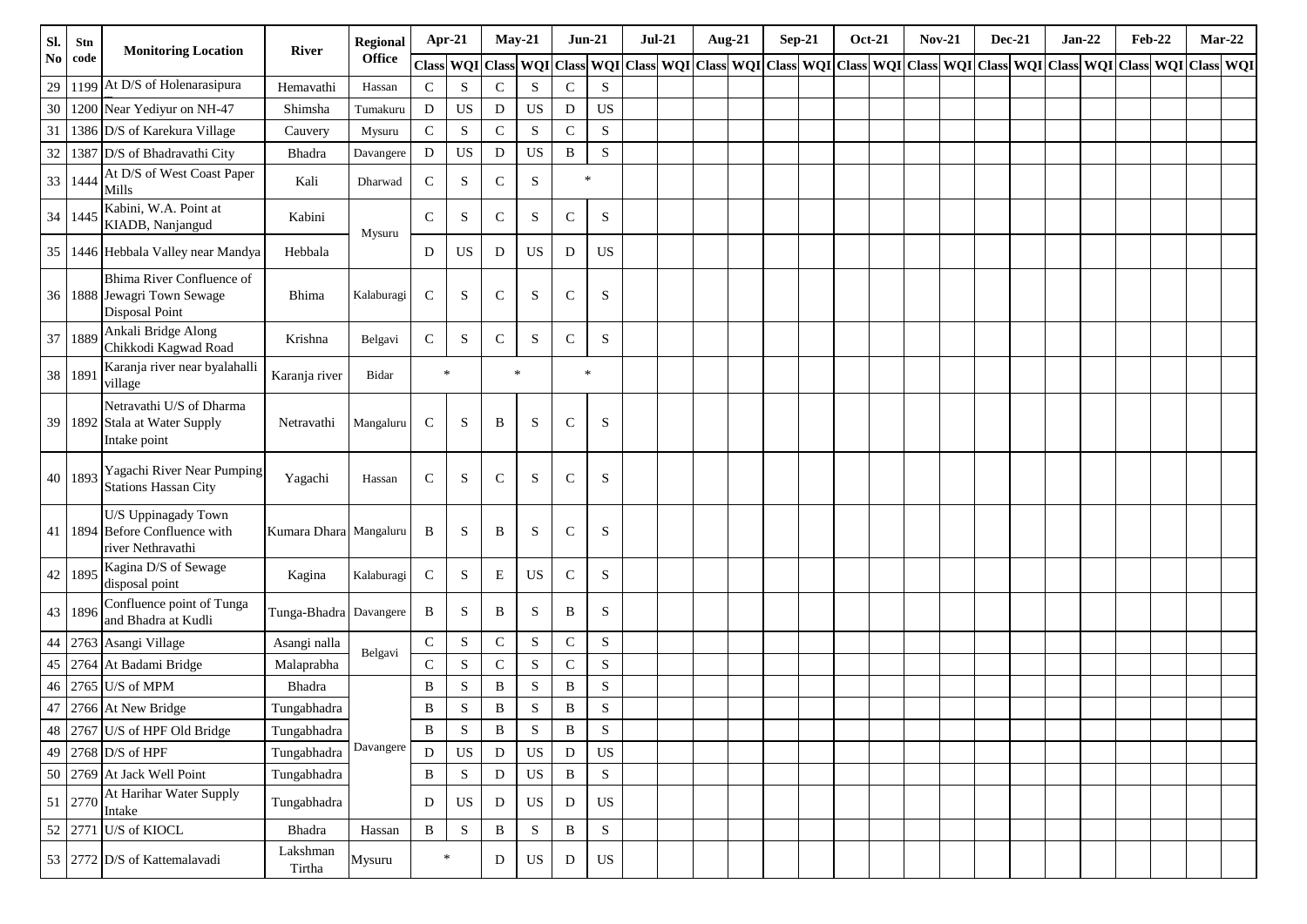| Sl.           | Stn     | <b>Monitoring Location</b>                                                     | <b>River</b>        | Regional      | Apr-21       |                  | $May-21$     |           | $Jun-21$      |             | $Jul-21$ | Aug-21 |  | $Sep-21$ | <b>Oct-21</b> | $Nov-21$ | <b>Dec-21</b> | $Jan-22$ | <b>Feb-22</b>                                                                                                                     |  | $Mar-22$ |
|---------------|---------|--------------------------------------------------------------------------------|---------------------|---------------|--------------|------------------|--------------|-----------|---------------|-------------|----------|--------|--|----------|---------------|----------|---------------|----------|-----------------------------------------------------------------------------------------------------------------------------------|--|----------|
| $\mathbf{No}$ | code    |                                                                                |                     | <b>Office</b> |              | <b>Class WQI</b> |              |           |               |             |          |        |  |          |               |          |               |          | Class WQI Class WQI Class WQI Class WQI Class WQI Class WQI Class WQI Class WQI Class WQI Class WQI Class WQI Class WQI Class WQI |  |          |
| 54            |         | 2773 At Bannur Bridge                                                          | Cauvery             |               | $\mathsf{C}$ | S                | ${\bf C}$    | ${\bf S}$ | ${\bf C}$     | S           |          |        |  |          |               |          |               |          |                                                                                                                                   |  |          |
| 55            | 2774    | At Ranganathittu                                                               | Cauvery             | Mysuru        | $\mathsf{C}$ | S                | ${\bf C}$    | S         | $\mathsf{C}$  | $\mathbf S$ |          |        |  |          |               |          |               |          |                                                                                                                                   |  |          |
|               | 56 2775 | At Bathing Ghat,<br>Nanjanagud                                                 | Kabini              |               | D            | US               | ${\bf C}$    | ${\bf S}$ | $\mathcal{C}$ | $\mathbf S$ |          |        |  |          |               |          |               |          |                                                                                                                                   |  |          |
| 57            |         | 2776 D/S of Gangawathi                                                         | Tungabhadra         | Raichur       | ${\bf C}$    | ${\bf S}$        | ${\bf C}$    | S         | $\mathbf C$   | S           |          |        |  |          |               |          |               |          |                                                                                                                                   |  |          |
| 58            |         | 2777 At Shahabad Bridge                                                        |                     |               | $\mathbf C$  | ${\bf S}$        | ${\bf C}$    | S         | $\mathbf C$   | S           |          |        |  |          |               |          |               |          |                                                                                                                                   |  |          |
|               | 59 4499 | Benniothora dam<br>Kurkota village,                                            | Kagina              | Kalaburagi    | $\mathbf C$  | S                | ${\bf C}$    | ${\bf S}$ | $\mathcal{C}$ | $\mathbf S$ |          |        |  |          |               |          |               |          |                                                                                                                                   |  |          |
|               |         | Kagina river at D/S of<br>60 4500 bridge cum barrage,<br>Sadem Tq.             | Kagina              | Kalaburagi    | $\mathbf C$  | S                | $\mathsf{C}$ | ${\bf S}$ | $\mathbf C$   | S           |          |        |  |          |               |          |               |          |                                                                                                                                   |  |          |
| 61            |         | 2780 U/S of WCPM, Dandeli                                                      | Kali                | Dharwad       | $\mathbf C$  | S                | $\mathsf{C}$ | ${\bf S}$ | $\ast$        |             |          |        |  |          |               |          |               |          |                                                                                                                                   |  |          |
| 62            |         | 2781 D/S of Alamatti Dam                                                       | Krishna             | Belgavi       | $\mathbf C$  | ${\bf S}$        | ${\bf C}$    | ${\bf S}$ | $\mathsf{C}$  | $\mathbf S$ |          |        |  |          |               |          |               |          |                                                                                                                                   |  |          |
| 63            | 3558    | Dodesugur bridge gaugung<br>Station                                            | Tungabhadra         | Raichur       |              | $\ast$           |              | $\ast$    | $\mathbf C$   | S           |          |        |  |          |               |          |               |          |                                                                                                                                   |  |          |
| 64            | 3562    | Thumbe water supply<br>station to Mangalore city                               | Nethravathi         | Mangaluru     | $\, {\bf B}$ | S                | B            | S         | $\mathcal{C}$ | S           |          |        |  |          |               |          |               |          |                                                                                                                                   |  |          |
| 65            |         | 3563 U/s of Uppinangady town                                                   | Nethravathi         |               | ${\bf C}$    | ${\bf S}$        | ${\bf C}$    | ${\bf S}$ | ${\bf C}$     | S           |          |        |  |          |               |          |               |          |                                                                                                                                   |  |          |
| 66            |         | 3566 KRS Dam Mandya                                                            | Cauvery             |               | $\mathsf{C}$ | S                | $\mathsf{C}$ | ${\bf S}$ | $\mathbf C$   | $\mathbf S$ |          |        |  |          |               |          |               |          |                                                                                                                                   |  |          |
| 67            |         | 3567 D/s Shimsha near Madduar                                                  | Shimsha             |               |              | $\ast$           | D            | <b>US</b> | $\mathbf C$   | ${\bf S}$   |          |        |  |          |               |          |               |          |                                                                                                                                   |  |          |
| 68            | 3568    | Water supply intakepoint to<br>Srirangapatna town                              | Cauvery             |               | $\mathsf{C}$ | S                | $\mathsf{C}$ | S         | $\mathbf C$   | S           |          |        |  |          |               |          |               |          |                                                                                                                                   |  |          |
| 69            | 3569    | Water supply intake point to<br>Mandya town                                    | Cauvery             |               | $\mathbf C$  | S                | $\mathbf C$  | ${\bf S}$ | $\mathbf C$   | S           |          |        |  |          |               |          |               |          |                                                                                                                                   |  |          |
| 70            |         | 3570 D/s of KR Nagar bridge                                                    | Cauvery             |               | $\mathsf{C}$ | S                | ${\bf C}$    | ${\bf S}$ | $\mathbf C$   | ${\bf S}$   |          |        |  |          |               |          |               |          |                                                                                                                                   |  |          |
| 71            | 3571    | U/s of KR Nagar<br>Water supply intake point to                                | Cauvery<br>Lakshman |               | $\mathsf{C}$ | ${\bf S}$        | ${\bf C}$    | ${\bf S}$ | $\mathbf C$   | ${\bf S}$   |          |        |  |          |               |          |               |          |                                                                                                                                   |  |          |
| $72\,$        | 3572    | Hunsur town                                                                    | Thirtha             |               |              | $\ast$           | D            | <b>US</b> | $\mathbf D$   | <b>US</b>   |          |        |  |          |               |          |               |          |                                                                                                                                   |  |          |
| $73\,$        |         | 3573 D/s of Kushalanagar town                                                  | Cauvery             |               | $\, {\bf B}$ | S                | $\, {\bf B}$ | ${\bf S}$ | $\, {\bf B}$  | ${\bf S}$   |          |        |  |          |               |          |               |          |                                                                                                                                   |  |          |
|               | 74 3574 | Water supply intake point to<br>Madikeri town (Kootehole)                      | Cauvery             | Mysuru        | B            | S                | B            | ${\bf S}$ | $\mathbf C$   | S           |          |        |  |          |               |          |               |          |                                                                                                                                   |  |          |
|               |         | U/s Intake point to<br>75 3575 Nanjanagud & Gundlupet<br>at Debur              | Kabini              |               | ${\bf C}$    | S                | ${\bf C}$    | ${\bf S}$ | ${\bf C}$     | S           |          |        |  |          |               |          |               |          |                                                                                                                                   |  |          |
|               | 76 3576 | Water supply intake point to<br>Mysore pump house                              | Cauvery             |               | $\mathsf{C}$ | S                | $\mathsf{C}$ | S         | $\mathsf{C}$  | S           |          |        |  |          |               |          |               |          |                                                                                                                                   |  |          |
|               | 77 3577 | Water supply intake point to<br>T. Narasipura                                  | Kabini              |               | $\mathsf{C}$ | S                | $\mathsf{C}$ | S         | $\mathsf{C}$  | S           |          |        |  |          |               |          |               |          |                                                                                                                                   |  |          |
|               |         | D/s of Cauvery Maddur<br>78 3578 water supply treatment plant<br>at @ Bachalli | Cauvery             |               | $\mathbf C$  | S                | ${\bf C}$    | S         | ${\bf C}$     | S           |          |        |  |          |               |          |               |          |                                                                                                                                   |  |          |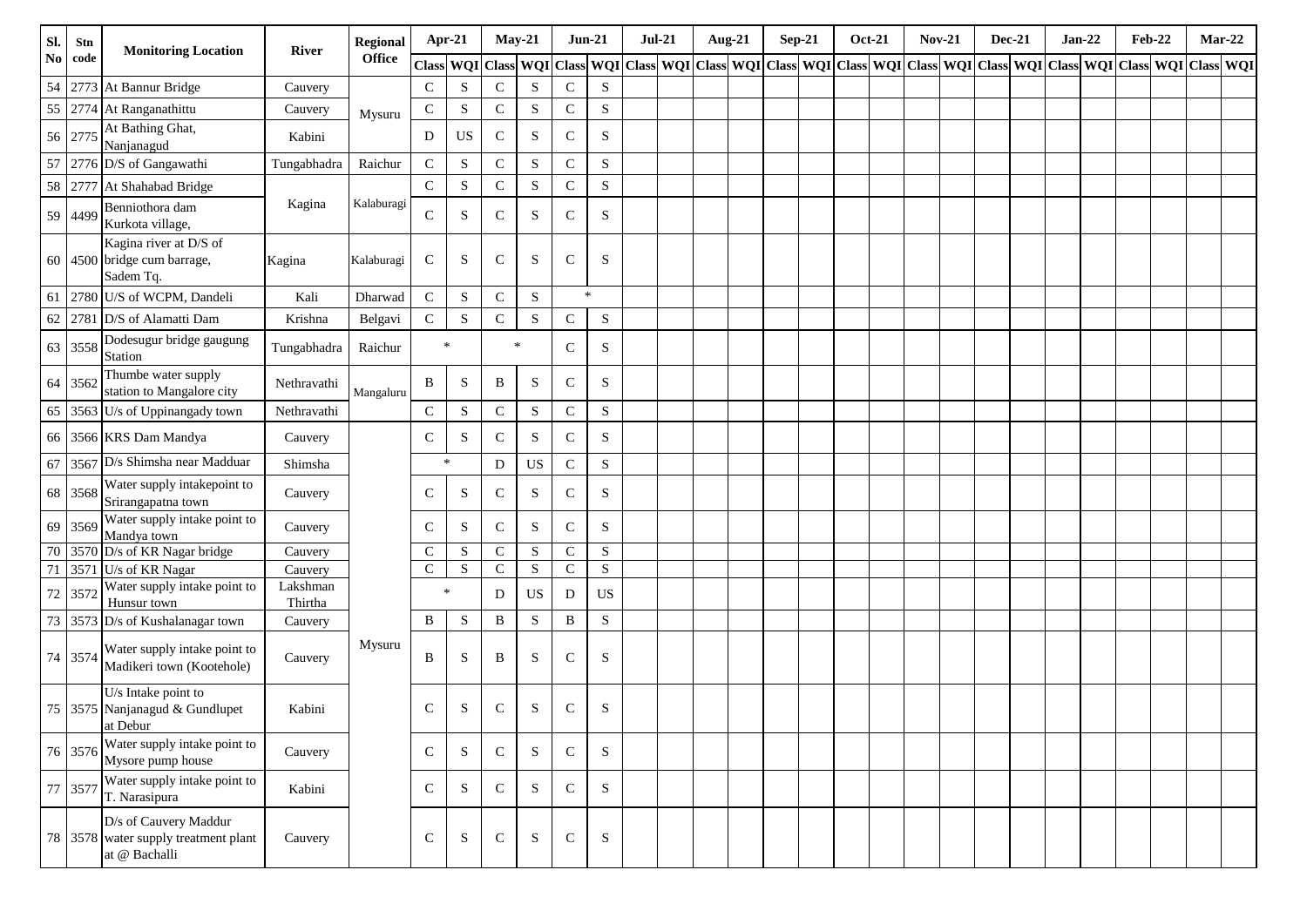| Sl. | Stn      | <b>Monitoring Location</b>                                                           | River                     | <b>Regional</b> | Apr-21        |             | <b>May-21</b> |           | $Jun-21$     |             | $Jul-21$ | Aug-21 | $Sep-21$ | <b>Oct-21</b> | <b>Nov-21</b> | <b>Dec-21</b> | $Jan-22$ | <b>Feb-22</b>                                                                                                                                                                                                                 | $Mar-22$ |  |
|-----|----------|--------------------------------------------------------------------------------------|---------------------------|-----------------|---------------|-------------|---------------|-----------|--------------|-------------|----------|--------|----------|---------------|---------------|---------------|----------|-------------------------------------------------------------------------------------------------------------------------------------------------------------------------------------------------------------------------------|----------|--|
| No. | code     |                                                                                      |                           | <b>Office</b>   |               |             |               |           |              |             |          |        |          |               |               |               |          | Class   WQI   Class   WQI   Class   WQI   Class   WQI   Class   WQI   Class   WQI   Class   WQI   Class   WQI   Class   WQI   Class   WQI   Class   WQI   Class   WQI   Class   WQI   Class   WQI   Class   WQI   Class   WQI |          |  |
|     | 79 3579  | Water supply intake point at<br>Kollegala, Dasanapura                                | Cauvery                   |                 | $\mathsf{C}$  | S           | $\mathbf C$   | S         | $\mathsf{C}$ | S           |          |        |          |               |               |               |          |                                                                                                                                                                                                                               |          |  |
|     | 80 3580  | Water supply intake point<br>to Malavalli                                            | Cauvery                   | Mysuru          | $\mathsf{C}$  | S           | $\mathbf C$   | S         | $\mathbf C$  | S           |          |        |          |               |               |               |          |                                                                                                                                                                                                                               |          |  |
|     | 81 3581  | Water supply intake point at<br>Torekadanahalli                                      | Cauvery                   |                 | $\mathsf{C}$  | S           | $\mathbf C$   | S         | $\mathbf C$  | S           |          |        |          |               |               |               |          |                                                                                                                                                                                                                               |          |  |
|     | 82 4087  | NR Bridge, Ankola                                                                    | Gangavali                 |                 | $\mathsf{C}$  | S           | ${\bf C}$     | ${\bf S}$ | $\mathsf C$  | $\mathbf S$ |          |        |          |               |               |               |          |                                                                                                                                                                                                                               |          |  |
| 83  | 4088     | Aghanashini River                                                                    | Aghanashini               |                 | $\mathsf{C}$  | S           | $\mathbf C$   | S         | $\mathbf C$  | $\mathbf S$ |          |        |          |               |               |               |          |                                                                                                                                                                                                                               |          |  |
| 84  |          | 4089 Hadinabal Bridge                                                                | Gundabai                  |                 | $\mathbf C$   | ${\bf S}$   | ${\bf C}$     | S         | $\mathsf C$  | ${\bf S}$   |          |        |          |               |               |               |          |                                                                                                                                                                                                                               |          |  |
| 85  |          | 4090 NR Bridge, at Honnavara                                                         | Sharavathi                | Karwar          | $\mathsf{C}$  | S           | ${\bf C}$     | ${\bf S}$ | ${\bf C}$    | $\mathbf S$ |          |        |          |               |               |               |          |                                                                                                                                                                                                                               |          |  |
| 86  | 4091     | NR Kadivinakatte Dam                                                                 | Venkatpur                 |                 | $\mathsf{C}$  | S           | ${\bf C}$     | S         | $\mathsf C$  | $\mathbf S$ |          |        |          |               |               |               |          |                                                                                                                                                                                                                               |          |  |
| 87  | 4496     | Aghanashini River<br>Marigadde(Sirsi)                                                | Aghanashini               |                 | $\mathsf{C}$  | S           | $\mathbf C$   | S         | $\mathbf C$  | S           |          |        |          |               |               |               |          |                                                                                                                                                                                                                               |          |  |
| 88  | 4497     | Kengre hole (Sirsi)                                                                  | Aghanashini               | Karwar          | $\mathsf{C}$  | S           | $\mathbf C$   | S         | ${\bf C}$    | $\mathbf S$ |          |        |          |               |               |               |          |                                                                                                                                                                                                                               |          |  |
|     |          | 89 4498 Sanavalli Dam, Mungod                                                        |                           |                 | $\mathcal{C}$ | S           | ${\bf C}$     | S         | ${\bf C}$    | $\mathbf S$ |          |        |          |               |               |               |          |                                                                                                                                                                                                                               |          |  |
|     | 90 4098  | Rakkasakoppa Reservoir<br>Rakkasakoppa Vill Belagavi                                 | Rakkasakopp<br>Reservor   | Belgavi         | $\mathsf{C}$  | S           | $\mathbf C$   | S         | $\ast$       |             |          |        |          |               |               |               |          |                                                                                                                                                                                                                               |          |  |
| 91  | 4099     | D/S Barachuki Falls<br>Sathegala                                                     | Cauvery                   |                 | $\mathsf{C}$  | S           | $\mathbf C$   | S         | $\mathbf C$  | $\mathbf S$ |          |        |          |               |               |               |          |                                                                                                                                                                                                                               |          |  |
|     | 92 4100  | Attigullipura<br>Chamarajanagar                                                      | Suvaranvathi<br>Reservoir | Mysuru          | $\mathcal{C}$ | S           | ${\bf C}$     | S         | B            | S           |          |        |          |               |               |               |          |                                                                                                                                                                                                                               |          |  |
|     | 93 4101  | Gundal Kollegala Tq &<br>Chamarajanagar Dist                                         | Gundal<br>Reservoir       |                 | B             | S           | B             | S         | B            | S           |          |        |          |               |               |               |          |                                                                                                                                                                                                                               |          |  |
|     | 94 4102  | D/S of cauvery at<br>Bhagamandala Bridge                                             | Cauvery                   |                 | B             | S           | B             | S         | B            | S           |          |        |          |               |               |               |          |                                                                                                                                                                                                                               |          |  |
|     |          | D/S of Cauvery at Kanive<br>95 4103 Ramaligeswara Tempale<br>Bridge Kushalnagar      | Cauvery                   | Mysuru          | B             | S           | B             | S         | $\, {\bf B}$ | S           |          |        |          |               |               |               |          |                                                                                                                                                                                                                               |          |  |
|     |          | Ghatprabha River,<br>96 4104 Davalshwar Braaga Jackwell<br>for Drinking Water Supply | Ghatprabha                | Belagavi        | $\ast$        |             | $\mathbf C$   | S         | $\mathbf C$  | S           |          |        |          |               |               |               |          |                                                                                                                                                                                                                               |          |  |
|     |          | 97   4105   Bhadra River D/S MPM,<br>Bhadrawati                                      | Bhadra                    |                 | B             | S.          | $\mathbf{B}$  | S         | B            | S           |          |        |          |               |               |               |          |                                                                                                                                                                                                                               |          |  |
|     | 98 4106  | Tunga River U/S<br>Shivamogga                                                        | Tunga                     | Davangere       | B             | S           | B             | S         | B            | S           |          |        |          |               |               |               |          |                                                                                                                                                                                                                               |          |  |
|     | 99 4494  | Tungabhadra river at Mylara                                                          | Tunga                     |                 | D             | US          | B             | ${\bf S}$ | $\, {\bf B}$ | ${\bf S}$   |          |        |          |               |               |               |          |                                                                                                                                                                                                                               |          |  |
|     |          | 100 4495 Tungabhadra river at Aravi                                                  | Tunga                     |                 | $\, {\bf B}$  | ${\bf S}$   | $\, {\bf B}$  | ${\bf S}$ | $\, {\bf B}$ | $\mathbf S$ |          |        |          |               |               |               |          |                                                                                                                                                                                                                               |          |  |
|     | 101 4107 | Dakshina Pinakini River<br>Near Mugalur Bridge,                                      | Dakshina<br>Pinakini      | Sarjapura       | E             | US          | $\ast$        |           | D            | US          |          |        |          |               |               |               |          |                                                                                                                                                                                                                               |          |  |
|     |          | 102 4108 Akravathir River Before                                                     | Arkavathi                 | Ramanagar       | $\mathbf D$   | $_{\rm US}$ |               | $\ast$    | ${\bf D}$    | US          |          |        |          |               |               |               |          |                                                                                                                                                                                                                               |          |  |
|     |          | 103 4109 Cauvery River Before                                                        | Cauvery                   |                 | D             | $_{\rm US}$ |               | $\ast$    | D            | US          |          |        |          |               |               |               |          |                                                                                                                                                                                                                               |          |  |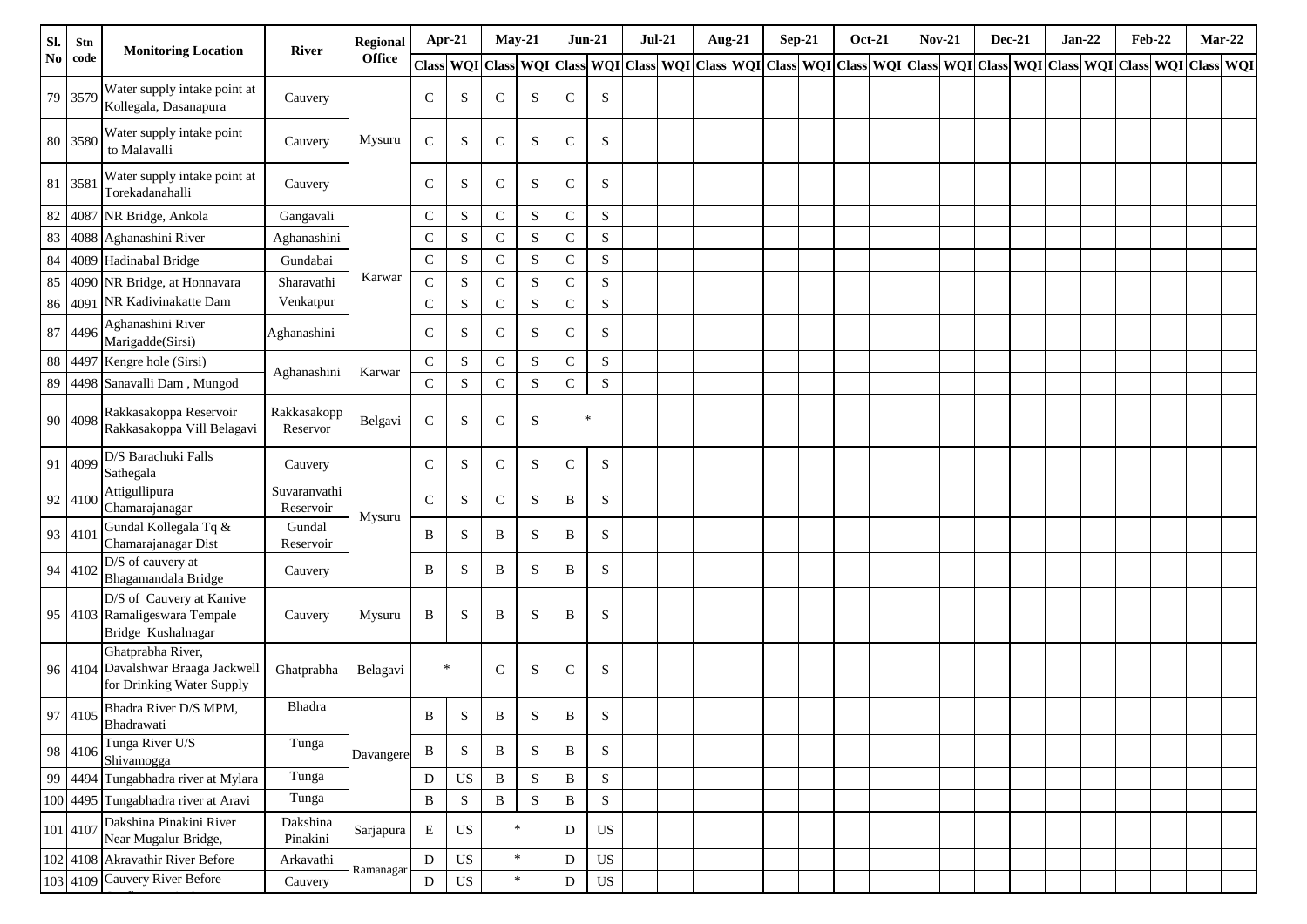| Sl. | Stn            | <b>Monitoring Location</b> | <b>River</b> | Regional      | Apr-2.            | May-21           | Jun-21 | $\mathbf{1}$<br>Jul-21                                              | $\sim$<br>Aug-21 | 8ep 2. | Oct-21 | Nov-1                    | Dec-2. | $\mathbf{A}$<br><b>Jan-22</b> | $Fcb-2$             | Mar-2∠ |
|-----|----------------|----------------------------|--------------|---------------|-------------------|------------------|--------|---------------------------------------------------------------------|------------------|--------|--------|--------------------------|--------|-------------------------------|---------------------|--------|
|     | $\bf{No}$ code |                            |              | <b>Office</b> | $\sim$<br>  Class | <b>WOI</b> Class |        | s  WOI   Class   WOI   Class   WOI   Class   WOI   Class   WOI   Cl |                  |        | Class  | <b>NoIClass WOIClass</b> |        | WOI CI.<br><b>WOI</b> Class   | Class WOI Class WOI |        |

# **Lake/ Tanks Water Samples Classification for the month of April - 2021 to June-2021 of Bengaluru Urban & Rural District**

### *Monitoring of Indian National Aquatic Resource System (MINARS)*

| Sl.              | Stn  | <b>Monitoring Station</b>    | <b>Regional Office</b> | Apr-21        |                 |                         | $May-21$        | $Jun-21$      |                 | $Jul-21$ | Aug-21 | $Sep-21$ | <b>Oct-21</b> | $Nov-21$ | <b>Dec-21</b> | $Jan-22$                                                                                                                                                              | <b>Feb-22</b> |                  | $Mar-22$ |
|------------------|------|------------------------------|------------------------|---------------|-----------------|-------------------------|-----------------|---------------|-----------------|----------|--------|----------|---------------|----------|---------------|-----------------------------------------------------------------------------------------------------------------------------------------------------------------------|---------------|------------------|----------|
| $\mathbf{No}$    | code |                              |                        |               |                 |                         |                 |               |                 |          |        |          |               |          |               | Class   WQI   Class   WQI   Class   WQI   Class   WQI   Class   WQI   Class   WQI   Class   WQI   Class   WQI   Class   WQI   Class   WQI   Class   WQI   Class   WQI |               | <b>Class WOI</b> |          |
| 104              |      | 3589 Madiwala Lake           |                        | $\mathbf D$   | US              | ${\rm D}$               | <b>US</b>       | $\mathbf D$   | US              |          |        |          |               |          |               |                                                                                                                                                                       |               |                  |          |
| 105              | 3602 | <b>Bellandur</b> lake        |                        | $\mathcal{R}$ |                 |                         | ×.              |               |                 |          |        |          |               |          |               |                                                                                                                                                                       |               |                  |          |
| 106              | 3609 | <b>Ibblur</b> Lake           |                        | D             | US              | E                       | US              | $\mathbf D$   | US              |          |        |          |               |          |               |                                                                                                                                                                       |               |                  |          |
| 107              | 3611 | Kaikondanahalli Lake         |                        | D             | <b>US</b>       | ${\rm D}$               | <b>US</b>       | $\mathbf E$   | <b>US</b>       |          |        |          |               |          |               |                                                                                                                                                                       |               |                  |          |
| 108              |      | 3612 Agaram lake             |                        | D             | <b>US</b>       | D                       | <b>US</b>       | $\mathbf E$   | US              |          |        |          |               |          |               |                                                                                                                                                                       |               |                  |          |
| 109              |      | 3613 Gottegre lake           |                        | D             | US              | D                       | US              | D             | $\overline{US}$ |          |        |          |               |          |               |                                                                                                                                                                       |               |                  |          |
| 110              | 3614 | Puttenahalli lake (s)        | Bommanahalli           | $\ast$        |                 |                         | ∗               | $\ast$        |                 |          |        |          |               |          |               |                                                                                                                                                                       |               |                  |          |
| 111              |      | 3615 Arakere lake            |                        | $\ast$        |                 |                         | $\star$         | $\ast$        |                 |          |        |          |               |          |               |                                                                                                                                                                       |               |                  |          |
| 112              |      | 3616 Kalena agrahara lake    |                        | D             | US              | D                       | US              | $\mathbf D$   | <b>US</b>       |          |        |          |               |          |               |                                                                                                                                                                       |               |                  |          |
| 1131             |      | 3617 Hulimavu lake           |                        | D             | $_{\rm US}$     | D                       | <b>US</b>       | ${\bf E}$     | <b>US</b>       |          |        |          |               |          |               |                                                                                                                                                                       |               |                  |          |
| 114              | 3618 | Singasandra lake             |                        | D             | <b>US</b>       | ${\bf D}$               | <b>US</b>       | $\mathbf D$   | <b>US</b>       |          |        |          |               |          |               |                                                                                                                                                                       |               |                  |          |
| 115              |      | 3619 Begur tank              |                        | D             | US              | ${\rm D}$               | <b>US</b>       | $\mathbf D$   | <b>US</b>       |          |        |          |               |          |               |                                                                                                                                                                       |               |                  |          |
| 116              |      | 3620 Parappana agrahara lake |                        | D             | $_{\rm US}$     | ${\rm D}$               | <b>US</b>       | $\mathbf D$   | <b>US</b>       |          |        |          |               |          |               |                                                                                                                                                                       |               |                  |          |
| 117              | 3621 | Harlur Lake                  |                        | D             | <b>US</b>       | D                       | <b>US</b>       | D             | US              |          |        |          |               |          |               |                                                                                                                                                                       |               |                  |          |
| 118              | 3622 | Somasundra palya lake        |                        | D             | <b>US</b>       | D                       | <b>US</b>       | $\mathbf E$   | <b>US</b>       |          |        |          |               |          |               |                                                                                                                                                                       |               |                  |          |
|                  |      | 119 4542 Basavanapura Lake   |                        | D             | US              | $\mathbf D$             | <b>US</b>       | $\mathbf D$   | <b>US</b>       |          |        |          |               |          |               |                                                                                                                                                                       |               |                  |          |
| 120              |      | 4543 Kodi singasandra Lake   | Bommanahalli           | D             | $_{\rm US}$     | ${\rm D}$               | <b>US</b>       | $\mathbf D$   | <b>US</b>       |          |        |          |               |          |               |                                                                                                                                                                       |               |                  |          |
| 121              |      | 4544 Kothunuru Lake          |                        | $\mathbf D$   | US              | D                       | US              | ${\bf E}$     | <b>US</b>       |          |        |          |               |          |               |                                                                                                                                                                       |               |                  |          |
| $\overline{122}$ | 4545 | Jungu Kere Lake              |                        |               |                 |                         | sk.             | <b>Sk</b>     |                 |          |        |          |               |          |               |                                                                                                                                                                       |               |                  |          |
| 123              | 4546 | Jakksandra Lake              |                        | D             | <b>US</b>       | D                       | <b>US</b>       | ${\bf D}$     | $\overline{US}$ |          |        |          |               |          |               |                                                                                                                                                                       |               |                  |          |
| 124              | 4547 | Sawarana kunte Lake          |                        | D             | $_{\rm US}$     | ${\rm D}$               | <b>US</b>       | $\mathbf D$   | <b>US</b>       |          |        |          |               |          |               |                                                                                                                                                                       |               |                  |          |
| 125              | 3603 | Vengaihnakere Tank           |                        | $\mathbf D$   | $\overline{US}$ | $\overline{\mathrm{E}}$ | $\overline{US}$ | $\mathbf D$   | <b>US</b>       |          |        |          |               |          |               |                                                                                                                                                                       |               |                  |          |
| 126              |      | 3604 Doddanakundi tank       | Mahadevapura           | $\ast$        |                 | $\mathbf E$             | <b>US</b>       | D             | <b>US</b>       |          |        |          |               |          |               |                                                                                                                                                                       |               |                  |          |
| 127              |      | 3605 Yellamallappa tank      |                        | $\mathbf E$   | <b>US</b>       | ${\rm D}$               | <b>US</b>       | D             | <b>US</b>       |          |        |          |               |          |               |                                                                                                                                                                       |               |                  |          |
| 128              | 3607 | Kalkere tank                 |                        | $\mathbf E$   | US              | D                       | <b>US</b>       | D             | <b>US</b>       |          |        |          |               |          |               |                                                                                                                                                                       |               |                  |          |
| 129              | 3608 | Varthur lake                 |                        | $\mathbf E$   | US              | ${\bf E}$               | US              | ${\bf E}$     | <b>US</b>       |          |        |          |               |          |               |                                                                                                                                                                       |               |                  |          |
| 130              |      | 3610 Tubrahalli Lake         |                        |               |                 |                         | ×.              | $\mathcal{H}$ |                 |          |        |          |               |          |               |                                                                                                                                                                       |               |                  |          |
| 131              |      | 3643 Beenniganahalli tank    |                        | D             | US              | D                       | <b>US</b>       | ${\rm D}$     | US              |          |        |          |               |          |               |                                                                                                                                                                       |               |                  |          |
| 132              |      | 4514 Sadramangala lake       |                        | $\mathbf E$   | US              | ${\rm D}$               | <b>US</b>       | $\mathbf{x}$  |                 |          |        |          |               |          |               |                                                                                                                                                                       |               |                  |          |
| 133              |      | 4515 Battarahalli Lake       |                        | D             | <b>US</b>       | $\mathbf E$             | <b>US</b>       | $\mathbf D$   | $\overline{US}$ |          |        |          |               |          |               |                                                                                                                                                                       |               |                  |          |
| 134              |      | 4516 Kundalahalli Lake       |                        | $\mathbf E$   | <b>US</b>       | ${\rm D}$               | <b>US</b>       | $\mathbf D$   | <b>US</b>       |          |        |          |               |          |               |                                                                                                                                                                       |               |                  |          |
|                  |      | 135 4517 Kowdhenahalli Lake  | Mahadevapura           | $\mathbf E$   | <b>US</b>       | $\mathbf E$             | <b>US</b>       | $\mathbf E$   | <b>US</b>       |          |        |          |               |          |               |                                                                                                                                                                       |               |                  |          |
| 136              |      | 4518 Garudacharpalya Lake    |                        | ×,            |                 | D                       | <b>US</b>       | D             | <b>US</b>       |          |        |          |               |          |               |                                                                                                                                                                       |               |                  |          |
| 137              |      | 4519 Rampura Lake            |                        | E             | US              | ${\bf E}$               | US              | ${\bf E}$     | <b>US</b>       |          |        |          |               |          |               |                                                                                                                                                                       |               |                  |          |
| 138              | 4520 | Chinnapanhalli Lake          |                        | D             | US              |                         | $\ast$          | $\mathbf E$   | <b>US</b>       |          |        |          |               |          |               |                                                                                                                                                                       |               |                  |          |
| 139              | 4521 | Devarabeesanahalli Lake      |                        | $\star$       |                 |                         | $\ast$          | D             | <b>US</b>       |          |        |          |               |          |               |                                                                                                                                                                       |               |                  |          |
|                  |      | 140 4522 Vibhuthipura Lake   |                        | $\ast$        |                 |                         | $\ast$          | $\ast$        |                 |          |        |          |               |          |               |                                                                                                                                                                       |               |                  |          |
| 141              |      | 4523 Nallurahalli Lake       |                        | D             | <b>US</b>       |                         | $\ast$          | $\ast$        |                 |          |        |          |               |          |               |                                                                                                                                                                       |               |                  |          |
|                  |      | 142 4524 Pattandur agarahara |                        | $\mathbf E$   | <b>US</b>       | Е                       | US              | $\mathbf E$   | <b>US</b>       |          |        |          |               |          |               |                                                                                                                                                                       |               |                  |          |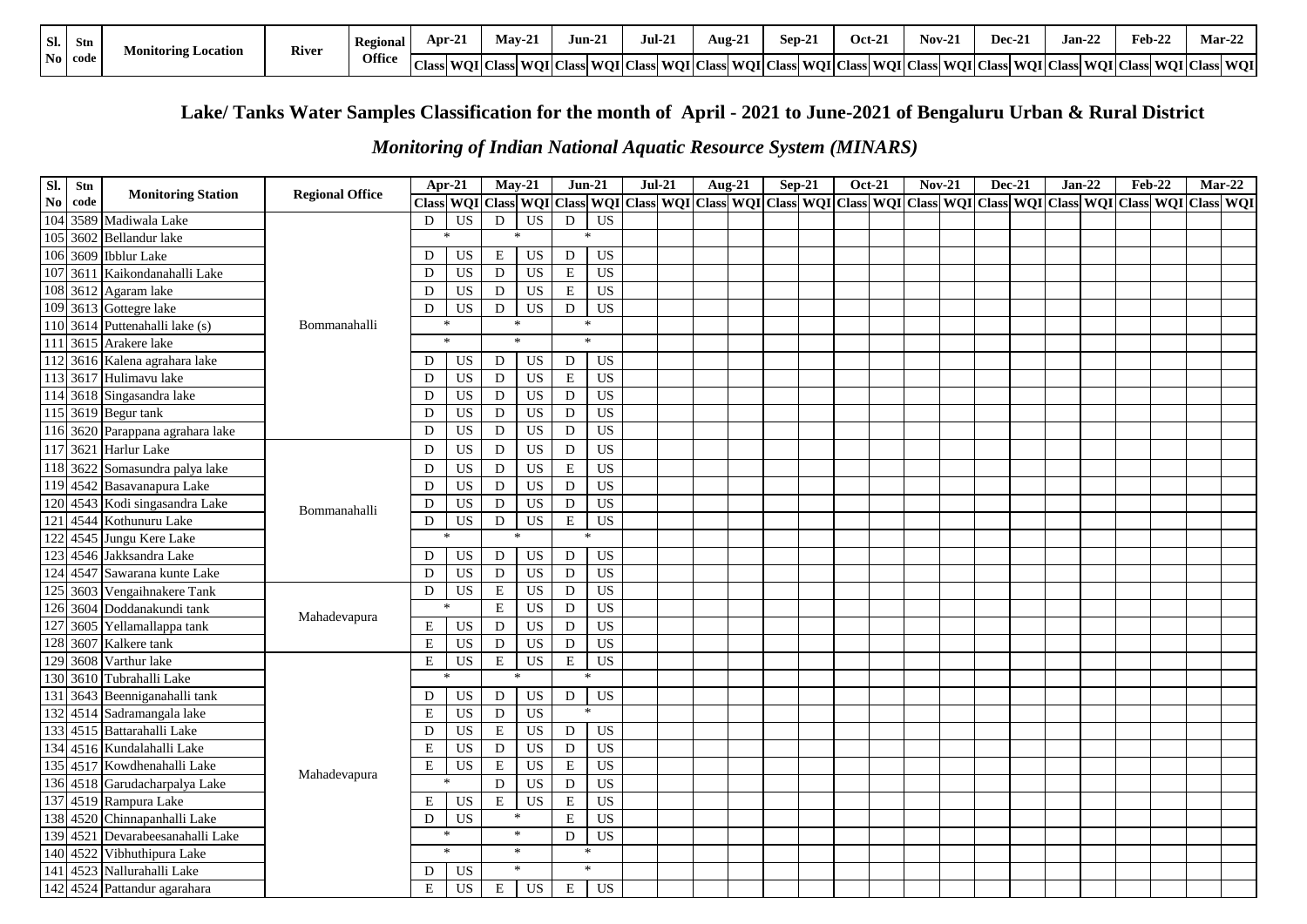| Sl.                    | Stn      | <b>Monitoring Location</b>        |                        | Apr-21<br>Regional<br>River<br><b>Office</b>      |              |                 |             | $May-21$    |             | $Jun-21$                                                                                                                           | <b>Jul-21</b> | <b>Aug-21</b> | $Sep-21$ |  | <b>Oct-21</b> | <b>Nov-21</b> | <b>Dec-21</b> | $Jan-22$ | <b>Feb-22</b> |  | $Mar-22$ |
|------------------------|----------|-----------------------------------|------------------------|---------------------------------------------------|--------------|-----------------|-------------|-------------|-------------|------------------------------------------------------------------------------------------------------------------------------------|---------------|---------------|----------|--|---------------|---------------|---------------|----------|---------------|--|----------|
| $\mathbf{N}\mathbf{o}$ | code     |                                   |                        |                                                   | <b>Class</b> |                 |             |             |             | WQI Class  WQI Class  WQI Class  WQI Class  WQI Class  WQI Class  WQI Class  WQI Class  WQI Class  WQI Class  WQI Class  WQI Class |               |               |          |  |               |               |               |          |               |  |          |
|                        |          | 143 4525 Seetharam palya Lake     |                        |                                                   | Е            | $_{\rm US}$     | $\mathbf E$ | $_{\rm US}$ | $\mathbf E$ | <b>US</b>                                                                                                                          |               |               |          |  |               |               |               |          |               |  |          |
| 144                    |          | 4526 Dyavasandra Tank             |                        |                                                   | D            | US              | $\mathbf D$ | <b>US</b>   | D           | <b>US</b>                                                                                                                          |               |               |          |  |               |               |               |          |               |  |          |
| 145                    |          | 4527 Whitefield kere Lake         | Mahadevapura           |                                                   | E            | <b>US</b>       | E           | <b>US</b>   | D           | <b>US</b>                                                                                                                          |               |               |          |  |               |               |               |          |               |  |          |
|                        |          | 146 4528 Doddakannehalli Lake     |                        |                                                   |              | $\ast$          |             | $\ast$      |             | $\ast$                                                                                                                             |               |               |          |  |               |               |               |          |               |  |          |
| 147                    |          | 4529 Kasavanahalli Lake           |                        |                                                   |              | $\ast$          |             | $\ast$      |             | $\ast$                                                                                                                             |               |               |          |  |               |               |               |          |               |  |          |
| 148                    |          | 3631 Nagarakere tank              |                        |                                                   |              | $\ast$          |             | $\ast$      |             | $\ast$                                                                                                                             |               |               |          |  |               |               |               |          |               |  |          |
| 149                    |          | 4530 Kammasandra Tank             | Sarjapura              |                                                   | Е            | <b>US</b>       |             | $\ast$      |             | $\ast$                                                                                                                             |               |               |          |  |               |               |               |          |               |  |          |
|                        |          | 150 4531 Rayasandra Tank          |                        |                                                   | E            | <b>US</b>       |             | $\ast$      |             | $\ast$                                                                                                                             |               |               |          |  |               |               |               |          |               |  |          |
|                        |          | 151 4532 ChandapuraTank           |                        |                                                   | E            | US              |             | $\ast$      |             | $\ast$                                                                                                                             |               |               |          |  |               |               |               |          |               |  |          |
|                        |          | 152 3590 Lalbagh tank             |                        |                                                   | D            | US              | D           | US          | D           | US                                                                                                                                 |               |               |          |  |               |               |               |          |               |  |          |
|                        |          | 153 3591 Kempambudhi lake         |                        |                                                   | D            | US              | D           | <b>US</b>   | D           | US                                                                                                                                 |               |               |          |  |               |               |               |          |               |  |          |
|                        |          | 154 3592 Yediyur lake             | <b>BNG-City South</b>  |                                                   | D            | US              | D           | <b>US</b>   | D           | <b>US</b>                                                                                                                          |               |               |          |  |               |               |               |          |               |  |          |
|                        |          | 155 3638 Annaiappa Tank           |                        | D<br>D<br>D<br><b>BNG-City East</b>               |              |                 | $\mathbf D$ | <b>US</b>   | D           | <b>US</b>                                                                                                                          |               |               |          |  |               |               |               |          |               |  |          |
|                        |          | 156 4504 Sarakki Lake             |                        |                                                   |              |                 | $\mathbf D$ | <b>US</b>   | D           | <b>US</b>                                                                                                                          |               |               |          |  |               |               |               |          |               |  |          |
|                        | 157 1388 | <b>Ulsoor LakeTraining Centre</b> |                        |                                                   |              |                 | D           | <b>US</b>   | D           | US                                                                                                                                 |               |               |          |  |               |               |               |          |               |  |          |
|                        |          | of Fish Breeding                  |                        |                                                   |              |                 |             |             |             |                                                                                                                                    |               |               |          |  |               |               |               |          |               |  |          |
|                        |          | 158 3593 Ulsoor Lake near Temple  |                        |                                                   | D            | US              | ${\rm D}$   | <b>US</b>   | D           | <b>US</b>                                                                                                                          |               |               |          |  |               |               |               |          |               |  |          |
|                        |          | 159 3595 Byrasandra tank          |                        |                                                   |              | *               |             |             |             | $\ast$                                                                                                                             |               |               |          |  |               |               |               |          |               |  |          |
|                        |          | 160 3594 Sankey Tank              | <b>BNG-City - West</b> |                                                   | D            | US              | D           | <b>US</b>   | D           | US                                                                                                                                 |               |               |          |  |               |               |               |          |               |  |          |
| 161                    |          | 2779 Hesaraghatta Reservoir       |                        |                                                   | D            | US              | $\mathbf D$ | <b>US</b>   | D           | <b>US</b>                                                                                                                          |               |               |          |  |               |               |               |          |               |  |          |
| 162                    |          | 3597 Hesaraghatta Tank            |                        |                                                   | D            | US              | D           | <b>US</b>   | D           | <b>US</b>                                                                                                                          |               |               |          |  |               |               |               |          |               |  |          |
| 163                    |          | 3598 Herohalli Tank               | Dasarahalli            |                                                   | D            | US              | ${\rm D}$   | US          | D           | <b>US</b>                                                                                                                          |               |               |          |  |               |               |               |          |               |  |          |
| 164                    |          | 3599 Madavara Tank                |                        |                                                   | D            | US              | ${\rm D}$   | US          | D           | <b>US</b>                                                                                                                          |               |               |          |  |               |               |               |          |               |  |          |
| 165                    |          | 3606 Dasarahalli Tank             |                        |                                                   | ${\bf E}$    | US              | ${\rm D}$   | US          | $\mathbf E$ | <b>US</b>                                                                                                                          |               |               |          |  |               |               |               |          |               |  |          |
| 166                    |          | 4094 Gangondana Halli Lake        |                        |                                                   | E            | US              | ${\bf E}$   | <b>US</b>   | $\mathbf E$ | US                                                                                                                                 |               |               |          |  |               |               |               |          |               |  |          |
| 167                    |          | 4095 Chikkabanyara Lake           |                        |                                                   | D            | US              | ${\bf E}$   | <b>US</b>   | D           | <b>US</b>                                                                                                                          |               |               |          |  |               |               |               |          |               |  |          |
| 168                    |          | 4096 Andhrahalli Lake             |                        |                                                   | D            | US              | ${\bf D}$   | US          | $\mathbf D$ | US                                                                                                                                 |               |               |          |  |               |               |               |          |               |  |          |
| 169                    |          | 4097 Kachohalli Lake              |                        |                                                   | D            | US              | ${\rm D}$   | US          | D           | <b>US</b>                                                                                                                          |               |               |          |  |               |               |               |          |               |  |          |
| 170                    |          | 4512 Viswaneedam Lake             | Dasarahalli            |                                                   | E            | US              | E           | <b>US</b>   | Е           | US                                                                                                                                 |               |               |          |  |               |               |               |          |               |  |          |
| 171                    |          | 4538 Machohalli Lake              |                        |                                                   | D            | <b>US</b>       | ${\bf D}$   | <b>US</b>   | D           | <b>US</b>                                                                                                                          |               |               |          |  |               |               |               |          |               |  |          |
| $\overline{172}$       |          | 4539 Doddabidarakallu Lake        |                        |                                                   | E            | US              | D           | <b>US</b>   | Е           | <b>US</b>                                                                                                                          |               |               |          |  |               |               |               |          |               |  |          |
|                        |          | 173 4540 Kammgondanahalli Lake    |                        |                                                   | Е            | US              | ${\bf E}$   | US          | D           | <b>US</b>                                                                                                                          |               |               |          |  |               |               |               |          |               |  |          |
|                        |          | 174 4541 Alur Kere                |                        |                                                   | D            | <b>US</b>       |             | $\ast$      |             | $\ast$                                                                                                                             |               |               |          |  |               |               |               |          |               |  |          |
|                        |          | 175 2778 T.G. Halli Reservoir     |                        |                                                   | D            | US              | ${\bf E}$   | <b>US</b>   | $\mathbf E$ | <b>US</b>                                                                                                                          |               |               |          |  |               |               |               |          |               |  |          |
|                        |          | 176 3596 Nayandanahalli Tank      |                        |                                                   | E            | US              | ${\bf E}$   | <b>US</b>   | D           | US                                                                                                                                 |               |               |          |  |               |               |               |          |               |  |          |
|                        |          | 177 3633 Subramanyapura Tank      |                        |                                                   | E            | US              | $\mathbf D$ | <b>US</b>   | $\mathbf D$ | US                                                                                                                                 |               |               |          |  |               |               |               |          |               |  |          |
|                        |          | 178 3634 Devarakere Tank          |                        |                                                   | D            | $\overline{US}$ | E           | <b>US</b>   | $\mathbf D$ | <b>US</b>                                                                                                                          |               |               |          |  |               |               |               |          |               |  |          |
|                        |          | 179 3635 Malathahalli Tank        |                        |                                                   |              | $\ast$          |             | $\ast$      | $\mathbf D$ | US                                                                                                                                 |               |               |          |  |               |               |               |          |               |  |          |
|                        |          | 180 3636 Bandematta Tank          |                        |                                                   | D            | US              | $\mathbf E$ | US          | D           | US                                                                                                                                 |               |               |          |  |               |               |               |          |               |  |          |
|                        |          | 181 3639 Kengeri Tank             |                        |                                                   | Е            | US              | ${\bf D}$   | <b>US</b>   |             | $\ast$                                                                                                                             |               |               |          |  |               |               |               |          |               |  |          |
|                        |          | 182 3640 Uttarahalli Doraikere    |                        | Rajarajeswarinagara<br>$\mathbf D$<br>D<br>D<br>D |              | US              | ${\bf E}$   | <b>US</b>   | D           | US                                                                                                                                 |               |               |          |  |               |               |               |          |               |  |          |
|                        |          | 183 3641 Dhorekere                |                        |                                                   |              | US              | D           | US          | D           | US                                                                                                                                 |               |               |          |  |               |               |               |          |               |  |          |
|                        |          | 184 4533 Ullal Lake               |                        |                                                   |              | US              | ${\rm D}$   | <b>US</b>   | D           | US                                                                                                                                 |               |               |          |  |               |               |               |          |               |  |          |
|                        |          | 185 4534 Sompura Lake             |                        |                                                   |              | US              | ${\rm D}$   | <b>US</b>   | D           | US                                                                                                                                 |               |               |          |  |               |               |               |          |               |  |          |
|                        |          | 186 4535 Gubbalal kere            |                        |                                                   |              |                 |             |             |             | $\ast$                                                                                                                             |               |               |          |  |               |               |               |          |               |  |          |
|                        |          | 187 4536 Hosakerehalli Lake       |                        |                                                   | D            | US              | D           | US          | D           | US                                                                                                                                 |               |               |          |  |               |               |               |          |               |  |          |
|                        |          | 188 4537 Chinnakurchi kere        |                        |                                                   | Е            | $_{\rm US}$     | ${\rm D}$   | US          | D           | US                                                                                                                                 |               |               |          |  |               |               |               |          |               |  |          |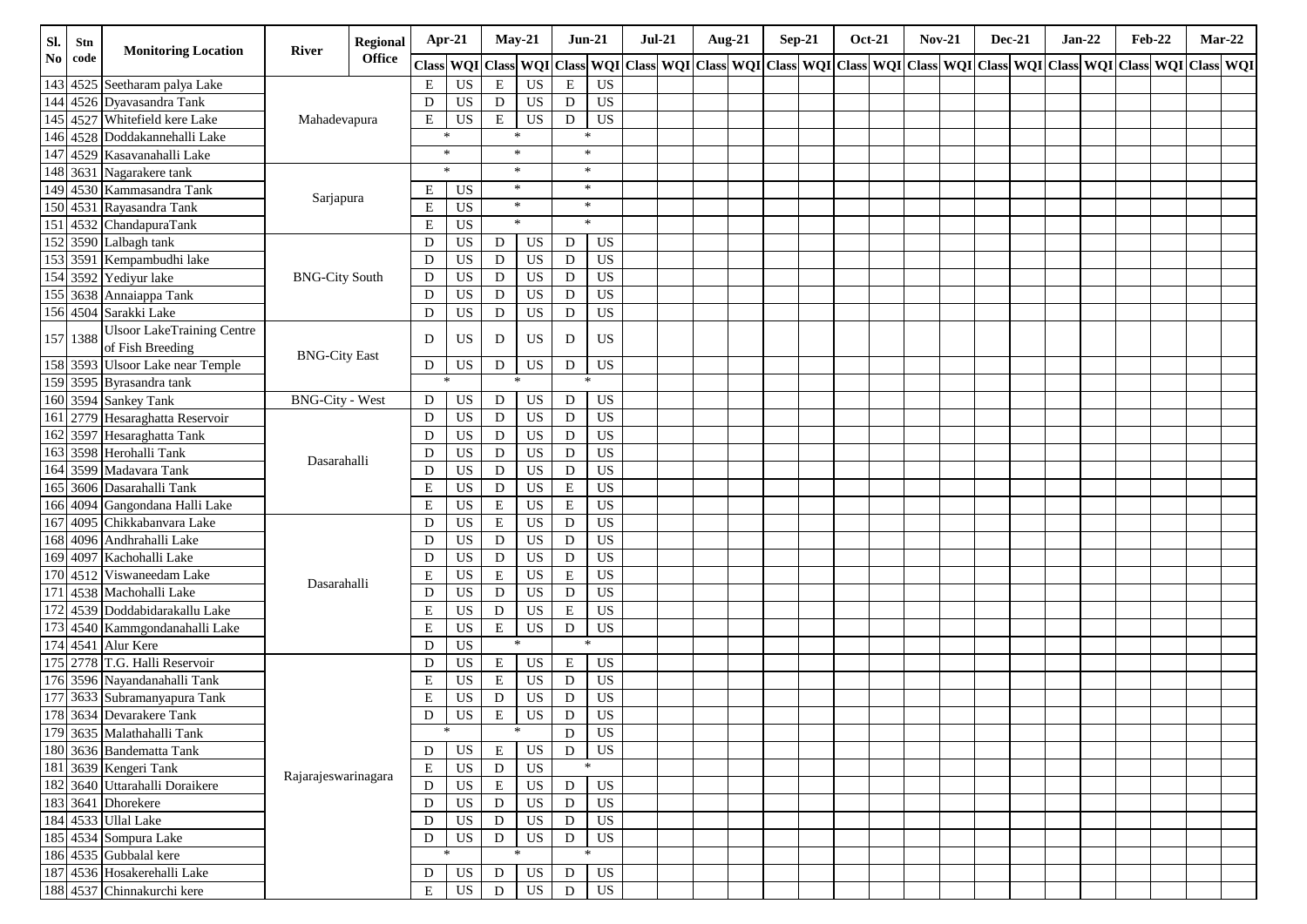| Sl.            | Stn  | <b>Monitoring Location</b>     | <b>River</b>  | Regional         |    | $Apr-21$  |                                                                                                                                                                        | $May-21$  |   | <b>Jun-21</b> | <b>Jul-21</b> |  | <b>Aug-21</b> | $Sep-21$ | <b>Oct-21</b> | $Nov-21$ | <b>Dec-21</b> | $Jan-22$ |  | <b>Feb-22</b> | $Mar-22$ |
|----------------|------|--------------------------------|---------------|------------------|----|-----------|------------------------------------------------------------------------------------------------------------------------------------------------------------------------|-----------|---|---------------|---------------|--|---------------|----------|---------------|----------|---------------|----------|--|---------------|----------|
| N <sub>0</sub> | code |                                |               | <b>Office</b>    |    |           | Class  WQI   Class  WQI   Class  WQI   Class  WQI   Class  WQI   Class  WQI   Class  WQI   Class  WQI   Class  WQI   Class  WQI   Class  WQI   Class  WQI   Class  WQI |           |   |               |               |  |               |          |               |          |               |          |  |               |          |
|                |      | 189 3600 Shivapura tank        | Peenya        |                  | Е  | US        | E                                                                                                                                                                      | <b>US</b> | E | <b>US</b>     |               |  |               |          |               |          |               |          |  |               |          |
|                |      | 190 3601 Karihobanahalli lake  |               |                  | E  | <b>US</b> | D                                                                                                                                                                      | US        | D | <b>US</b>     |               |  |               |          |               |          |               |          |  |               |          |
|                |      | 191 3624 Puttnehalli Lake      |               | E<br>D<br>D<br>D |    | <b>US</b> | D                                                                                                                                                                      | <b>US</b> | D | <b>US</b>     |               |  |               |          |               |          |               |          |  |               |          |
|                |      | 192 3625 Hebbal Lake           |               |                  |    | <b>US</b> | D                                                                                                                                                                      | US        | D | US            |               |  |               |          |               |          |               |          |  |               |          |
|                |      | 193 3626 Nagawara Tank         |               |                  |    | US        | D                                                                                                                                                                      | US        | D | <b>US</b>     |               |  |               |          |               |          |               |          |  |               |          |
|                |      | 194 3627 Jakkur Lake           |               |                  |    | US        |                                                                                                                                                                        | $\ast$    | D | <b>US</b>     |               |  |               |          |               |          |               |          |  |               |          |
|                |      | 195 3628 Amruthahalli Lake     |               |                  | D  | US        | D                                                                                                                                                                      | US        | D | <b>US</b>     |               |  |               |          |               |          |               |          |  |               |          |
|                |      | 196 3629 Allasandra Tank       |               |                  | D  | <b>US</b> | D                                                                                                                                                                      | US        | D | <b>US</b>     |               |  |               |          |               |          |               |          |  |               |          |
|                |      | 197 3630 Yelahanka Tank        | Yelahanka     |                  | D  | <b>US</b> | D                                                                                                                                                                      | US        | D | <b>US</b>     |               |  |               |          |               |          |               |          |  |               |          |
|                |      | 198 4506 Abbigere Lake         |               |                  | E  | US        | D                                                                                                                                                                      | <b>US</b> | E | <b>US</b>     |               |  |               |          |               |          |               |          |  |               |          |
|                |      | 199 4507 Chelekere Lake        |               |                  | D. | <b>US</b> | D                                                                                                                                                                      | <b>US</b> | D | <b>US</b>     |               |  |               |          |               |          |               |          |  |               |          |
|                |      | 200 4508 Singapura Lake        |               |                  | E  | US        | D                                                                                                                                                                      | US        | E | <b>US</b>     |               |  |               |          |               |          |               |          |  |               |          |
|                |      | 201 4509 Narasipura Lake       |               |                  | D  | <b>US</b> | D                                                                                                                                                                      | <b>US</b> | E | <b>US</b>     |               |  |               |          |               |          |               |          |  |               |          |
|                |      | 202 4510 Rachenahalli Lke      |               |                  | D  | US        | D                                                                                                                                                                      | US        | D | <b>US</b>     |               |  |               |          |               |          |               |          |  |               |          |
|                |      | 203 4511 Kogilu kere           |               |                  | E  | US        | D                                                                                                                                                                      | US        | D | <b>US</b>     |               |  |               |          |               |          |               |          |  |               |          |
|                |      | 204 3632 Veerapura Tank        | Doddaballpura |                  | E  | US        |                                                                                                                                                                        | $\star$   | D | <b>US</b>     |               |  |               |          |               |          |               |          |  |               |          |
|                |      | 205 4503 Madhure Tank          |               |                  |    | $\ast$    |                                                                                                                                                                        | $\star$   | D | <b>US</b>     |               |  |               |          |               |          |               |          |  |               |          |
|                |      | 206 4505 Nelamangala Lake      | Nelamangala   |                  | D  | <b>US</b> | D                                                                                                                                                                      | US        | D | <b>US</b>     |               |  |               |          |               |          |               |          |  |               |          |
|                |      | 207 4513 Arashinakunte Kere    |               |                  | E  | <b>US</b> | D                                                                                                                                                                      | <b>US</b> | E | <b>US</b>     |               |  |               |          |               |          |               |          |  |               |          |
|                |      | 208 3623 Anekal Doddakere Tank | Anekal        |                  | D  | US        | E                                                                                                                                                                      | <b>US</b> | D | <b>US</b>     |               |  |               |          |               |          |               |          |  |               |          |
|                |      | 209 3642 Jigani tank           |               |                  | D  | US        | D                                                                                                                                                                      | US        | D | <b>US</b>     |               |  |               |          |               |          |               |          |  |               |          |

# **Lakes/ Tanks Water Samples Classification for the month of April - 2021 to June-2021 of Karnataka other than Bengaluru Urban & Rural District**

| SI. | Stn  |                               | <b>Regional Office</b> |        | $Apr-21$  |   | $May-21$  |   | $Jun-21$  | $Jul-21$                                                                                                                                                                                                                     | Aug-21 | $Sep-21$ | <b>Oct-21</b> | $Nov-21$ | <b>Dec-21</b> |  | $Jan-22$ | Feb-22 |  | $Mar-22$ |
|-----|------|-------------------------------|------------------------|--------|-----------|---|-----------|---|-----------|------------------------------------------------------------------------------------------------------------------------------------------------------------------------------------------------------------------------------|--------|----------|---------------|----------|---------------|--|----------|--------|--|----------|
| No. | code | <b>Monitoring Station</b>     |                        |        |           |   |           |   |           | Class   WQI   Class   WQI   Class   WQI   Class   WQI   Class   WQI   Class   WQI   Class   WQI   Class   WQI   Class   WQI   Class   WQI   Class   WQI   Class   WQI   Class   WQI   Class   WQI   Class   WQI   Class   WQ |        |          |               |          |               |  |          |        |  |          |
|     |      | 210 3644 Mulbhagal lake       | Kolar                  |        | US        | E | US        | E |           |                                                                                                                                                                                                                              |        |          |               |          |               |  |          |        |  |          |
|     |      | 211 3645 Devarayasamudra lake |                        |        | US        | D | <b>US</b> | D | <b>US</b> |                                                                                                                                                                                                                              |        |          |               |          |               |  |          |        |  |          |
|     |      | 212 3646 Narasapura lake      | Kolar                  | D      | US        | D | <b>US</b> | D | US        |                                                                                                                                                                                                                              |        |          |               |          |               |  |          |        |  |          |
|     |      | 213 3647 Huledanahalli lake   |                        |        |           |   |           |   | $\star$   |                                                                                                                                                                                                                              |        |          |               |          |               |  |          |        |  |          |
|     |      | 214 3637 Byramangala tank     |                        | E      | <b>US</b> |   | $\ast$    | D | US        |                                                                                                                                                                                                                              |        |          |               |          |               |  |          |        |  |          |
|     |      | 215 4501 Manchanabale Dam     | Ramanagara             | A      | S         |   |           | D | US        |                                                                                                                                                                                                                              |        |          |               |          |               |  |          |        |  |          |
|     |      | 216 4502 Ramammana Kere       |                        | E      | US        |   |           | D | US        |                                                                                                                                                                                                                              |        |          |               |          |               |  |          |        |  |          |
|     |      | 217 3648 Mydala Tank          |                        |        | US.       | D | <b>US</b> | D | US        |                                                                                                                                                                                                                              |        |          |               |          |               |  |          |        |  |          |
|     |      | 218 3649 Bugudanahalli lake   |                        |        | US        | D | <b>US</b> | D | US        |                                                                                                                                                                                                                              |        |          |               |          |               |  |          |        |  |          |
|     |      | 219 3650 Melekote             |                        | E      | US        | E | US        | D | US        |                                                                                                                                                                                                                              |        |          |               |          |               |  |          |        |  |          |
|     |      | 220 3651 Bheemsandra tank     | Tumakuru               | Е      | <b>US</b> | E | <b>US</b> | D | US        |                                                                                                                                                                                                                              |        |          |               |          |               |  |          |        |  |          |
|     |      | 221 3652 Pavagada tank        |                        |        |           |   |           |   | ÷         |                                                                                                                                                                                                                              |        |          |               |          |               |  |          |        |  |          |
|     |      | 222 3653 Doddakere tank       |                        |        | <b>US</b> | D | <b>US</b> | D | US        |                                                                                                                                                                                                                              |        |          |               |          |               |  |          |        |  |          |
|     |      | 223 3654 Gottigere lake       |                        |        | US.       | D | <b>US</b> | E | US        |                                                                                                                                                                                                                              |        |          |               |          |               |  |          |        |  |          |
|     |      | 224 3655 Mathikere            |                        | $\ast$ |           |   |           |   | $\star$   |                                                                                                                                                                                                                              |        |          |               |          |               |  |          |        |  |          |
|     |      | 225 3559 Hullige tank         |                        | D      | US        | D | <b>US</b> | D | US        |                                                                                                                                                                                                                              |        |          |               |          |               |  |          |        |  |          |
|     |      | 226 3560 Mavenakere           | Raichur                |        | $*$       |   | $\star$   |   | $\ast$    |                                                                                                                                                                                                                              |        |          |               |          |               |  |          |        |  |          |
|     |      | 227 3561 Hundikere            |                        | D      | <b>US</b> | D | US        | D | US        |                                                                                                                                                                                                                              |        |          |               |          |               |  |          |        |  |          |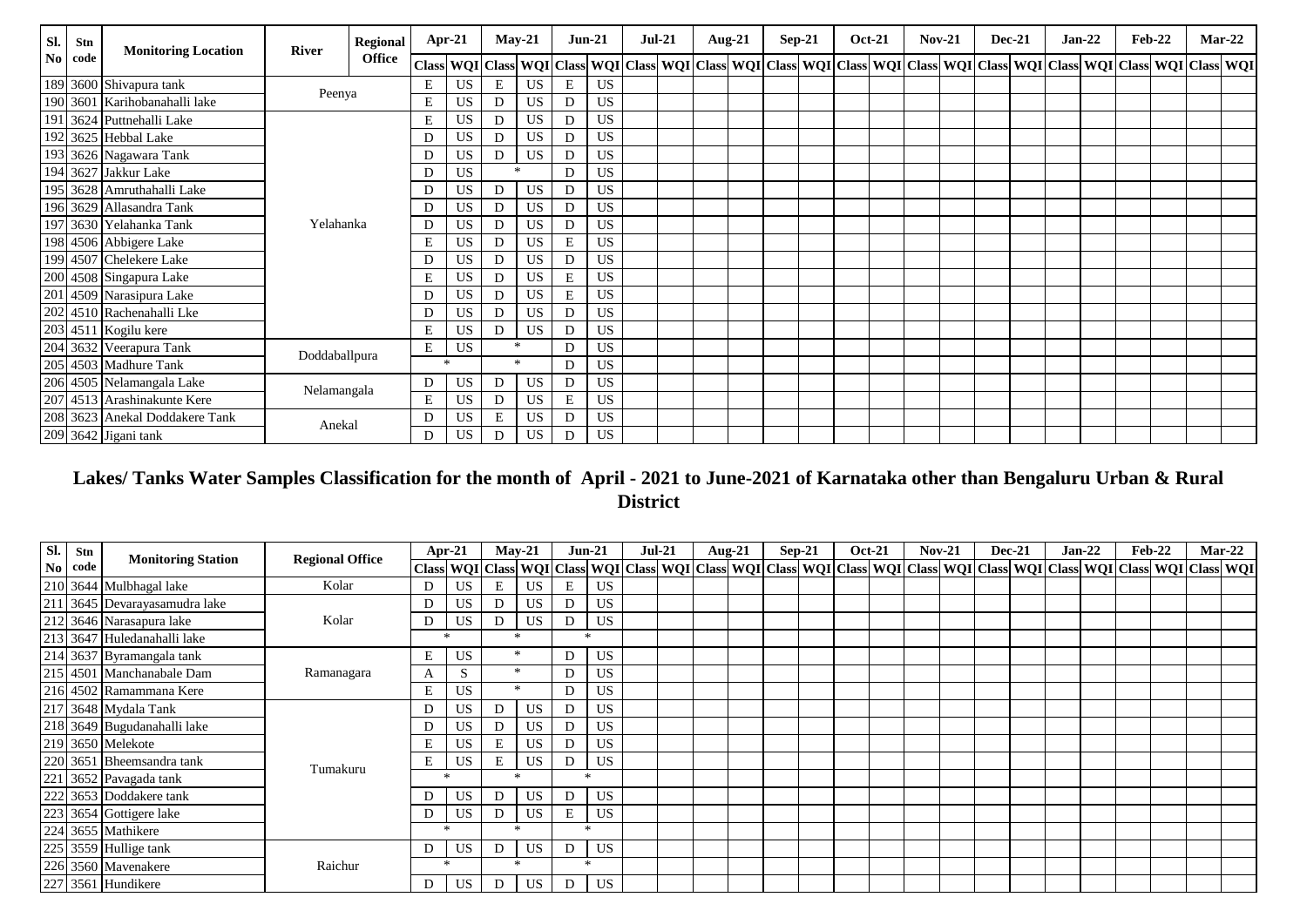| Sl.                    | Stn      | <b>Monitoring Location</b>                | <b>River</b> | <b>Regional</b> | Apr-21        |             | $May-21$       |           |              | $Jun-21$        | $Jul-21$ | <b>Aug-21</b> |  | $Sep-21$ | <b>Oct-21</b> | <b>Nov-21</b> |  | <b>Dec-21</b> | $Jan-22$ | <b>Feb-22</b>                                                                                                                                                                                                                 |  | $Mar-22$ |
|------------------------|----------|-------------------------------------------|--------------|-----------------|---------------|-------------|----------------|-----------|--------------|-----------------|----------|---------------|--|----------|---------------|---------------|--|---------------|----------|-------------------------------------------------------------------------------------------------------------------------------------------------------------------------------------------------------------------------------|--|----------|
| $\mathbf{N}\mathbf{o}$ | code     |                                           |              | <b>Office</b>   |               |             |                |           |              |                 |          |               |  |          |               |               |  |               |          | Class   WQI   Class   WQI   Class   WQI   Class   WQI   Class   WQI   Class   WQI   Class   WQI   Class   WQI   Class   WQI   Class   WQI   Class   WQI   Class   WQI   Class   WQI   Class   WQI   Class   WQI   Class   WQI |  |          |
|                        | 228 4092 | Manchalpur Tank,<br>Manchalpur            | Raichur      |                 | E             | US          | E              | US        | $\mathbf E$  | $_{\rm US}$     |          |               |  |          |               |               |  |               |          |                                                                                                                                                                                                                               |  |          |
|                        | 229 3582 | Hebbal lake                               |              |                 | D             | US          | D              | US        | $\mathbf D$  | <b>US</b>       |          |               |  |          |               |               |  |               |          |                                                                                                                                                                                                                               |  |          |
|                        |          | 230 3583 Kukkarahalli lake                |              |                 | D             | US          | D              | <b>US</b> | D            | US              |          |               |  |          |               |               |  |               |          |                                                                                                                                                                                                                               |  |          |
| 231                    |          | 3584 Dalavai lake                         |              |                 | E             | US          | $\mathbf E$    | US        | $\mathbf E$  | <b>US</b>       |          |               |  |          |               |               |  |               |          |                                                                                                                                                                                                                               |  |          |
|                        |          | 232 3585 Yennehole lake                   | Mysuru       |                 | $\mathbf E$   | US          | ${\bf E}$      | US        | $\mathbf E$  | <b>US</b>       |          |               |  |          |               |               |  |               |          |                                                                                                                                                                                                                               |  |          |
| 233                    |          | 3586 Limbhabudi lake                      |              |                 | D             | US          | D              | US        | D            | US              |          |               |  |          |               |               |  |               |          |                                                                                                                                                                                                                               |  |          |
|                        |          | 234 3587 Shettykere lake                  |              |                 | D             | $_{\rm US}$ | ${\bf C}$      | S         | D            | <b>US</b>       |          |               |  |          |               |               |  |               |          |                                                                                                                                                                                                                               |  |          |
|                        |          | 235 3588 Karanjikere                      |              |                 | D             | US          | ${\bf C}$      | ${\bf S}$ | D            | US              |          |               |  |          |               |               |  |               |          |                                                                                                                                                                                                                               |  |          |
|                        |          | 236 3656 Nallikatte kere                  |              |                 | $\ast$        |             |                | $\ast$    |              | $\ast$          |          |               |  |          |               |               |  |               |          |                                                                                                                                                                                                                               |  |          |
|                        |          | 237 3657 Kaachahalli koppalukere          |              |                 | Е             | US          | E              | US        | E            | <b>US</b>       |          |               |  |          |               |               |  |               |          |                                                                                                                                                                                                                               |  |          |
|                        |          | 238 3658 Kallakatte kere                  |              |                 | $\ast$        |             | $\star$        |           |              | $\ast$          |          |               |  |          |               |               |  |               |          |                                                                                                                                                                                                                               |  |          |
|                        |          | 239 3659 Mathana kere                     |              |                 | E             | US          | Ε              | US        | $\mathbf E$  | US              |          |               |  |          |               |               |  |               |          |                                                                                                                                                                                                                               |  |          |
|                        |          | 240 3660 Hunasina kere                    |              |                 | $\mathcal{C}$ | S           | $\mathbf C$    | S         | $\mathsf{C}$ | ${\bf S}$       |          |               |  |          |               |               |  |               |          |                                                                                                                                                                                                                               |  |          |
| 241                    |          | 3661 Kokkanaghattadodda kere              |              |                 | E             | <b>US</b>   | $\mathbf E$    | US        | $\mathbf E$  | <b>US</b>       |          |               |  |          |               |               |  |               |          |                                                                                                                                                                                                                               |  |          |
|                        |          | 242 3662 Kawshikakere                     |              |                 | $\mathsf{C}$  | S           | $\mathbf C$    | ${\bf S}$ | $\mathsf{C}$ | S               |          |               |  |          |               |               |  |               |          |                                                                                                                                                                                                                               |  |          |
|                        |          | 243 3663 Joladakatte                      |              |                 | $\ast$        |             |                | $\ast$    |              | $\ast$          |          |               |  |          |               |               |  |               |          |                                                                                                                                                                                                                               |  |          |
|                        |          | 244 3664 Basavanahallikere                |              |                 |               | $\ast$      |                | $\ast$    |              | $\ast$          |          |               |  |          |               |               |  |               |          |                                                                                                                                                                                                                               |  |          |
|                        |          | 245 3665 Lingappanakatte                  |              |                 | C             | S           | $\mathbf C$    | S         | $\mathbf C$  | S               |          |               |  |          |               |               |  |               |          |                                                                                                                                                                                                                               |  |          |
|                        |          | 246 3666 Ganigarahosahallikere            | Hassan       |                 | $\ast$        |             |                | $\ast$    | $\ast$       |                 |          |               |  |          |               |               |  |               |          |                                                                                                                                                                                                                               |  |          |
| 247                    |          | 3667 Sathenahallidoddakere                |              |                 | Е             | US          | E              | US        | $\mathbf E$  | US              |          |               |  |          |               |               |  |               |          |                                                                                                                                                                                                                               |  |          |
|                        |          | 248 3668 Sodharahallikere                 |              |                 | E             | US          | $\mathbf E$    | US        | $\mathbf E$  | <b>US</b>       |          |               |  |          |               |               |  |               |          |                                                                                                                                                                                                                               |  |          |
| 249                    |          | 3669 Sheleramanahallikere                 |              |                 | $\mathsf{C}$  | S           | ${\bf C}$      | S         | $\mathbf C$  | S               |          |               |  |          |               |               |  |               |          |                                                                                                                                                                                                                               |  |          |
|                        |          | 250 3670 Hainarakatte                     |              |                 | $\ast$        |             |                | $\ast$    | $\ast$       |                 |          |               |  |          |               |               |  |               |          |                                                                                                                                                                                                                               |  |          |
|                        |          | 251 3671 Hanumanthapurakatte              |              |                 |               | $*$         |                | $\ast$    |              | $\ast$          |          |               |  |          |               |               |  |               |          |                                                                                                                                                                                                                               |  |          |
|                        |          | 252 3672 Sankalapurakere                  |              |                 |               | $\ast$      |                | $\ast$    | $\ast$       |                 |          |               |  |          |               |               |  |               |          |                                                                                                                                                                                                                               |  |          |
|                        |          | 253 3673 Havalikere                       |              |                 | E             | US          | E              | US        | $\mathbf E$  | US              |          |               |  |          |               |               |  |               |          |                                                                                                                                                                                                                               |  |          |
|                        |          | 254 3674 Sathamangalakere                 |              |                 | $\mathsf{C}$  | S           | ${\bf C}$      | S         | $\mathbf C$  | S               |          |               |  |          |               |               |  |               |          |                                                                                                                                                                                                                               |  |          |
|                        |          | 255 3675 B. Kalehallikere                 |              |                 | $\ast$        |             |                | $\ast$    | $\ast$       |                 |          |               |  |          |               |               |  |               |          |                                                                                                                                                                                                                               |  |          |
|                        |          | 256 3676 Thavenahallikere                 |              |                 | $\mathsf{C}$  | S           | $\mathbf C$    | S         | $\mathsf{C}$ | ${\bf S}$       |          |               |  |          |               |               |  |               |          |                                                                                                                                                                                                                               |  |          |
| 257                    |          | 3677 Sharanabasveshwara kere              | Kalaburagi   |                 | ${\bf E}$     | US          | $\mathbf E$    | US        | $\mathbf E$  | <b>US</b>       |          |               |  |          |               |               |  |               |          |                                                                                                                                                                                                                               |  |          |
|                        |          | 258 3678 Ninjampura tank                  | Bidar        |                 | $\ast$        |             |                | $\ast$    |              | $\ast$          |          |               |  |          |               |               |  |               |          |                                                                                                                                                                                                                               |  |          |
|                        |          | 259 3679 Bhutanala lake                   | Vijayapura   |                 | Ε             | US          | D              | US        | ${\bf D}$    | US              |          |               |  |          |               |               |  |               |          |                                                                                                                                                                                                                               |  |          |
|                        |          | 260 3680 Killa lake                       |              |                 | $\mathbf C$   | S           | $\mathbf C$    | S         | $\mathbf C$  | S               |          |               |  |          |               |               |  |               |          |                                                                                                                                                                                                                               |  |          |
|                        |          | 261 3681 Angol MI tank                    | Belgavi      |                 | D             | US          | ${\rm D}$      | US        | ${\bf D}$    | <b>US</b>       |          |               |  |          |               |               |  |               |          |                                                                                                                                                                                                                               |  |          |
|                        |          | 262 3682 Kakati pond<br>263 3683 Herekere | Belgavi      |                 | E             | $_{\rm US}$ | ${\bf E}$      | <b>US</b> | $\,$ D       | <b>US</b>       |          |               |  |          |               |               |  |               |          |                                                                                                                                                                                                                               |  |          |
|                        |          |                                           | Dharwad      |                 | D             | <b>US</b>   | $\overline{D}$ | US        | ${\bf D}$    | $\overline{US}$ |          |               |  |          |               |               |  |               |          |                                                                                                                                                                                                                               |  |          |
|                        |          | 264 3684 Kelegere                         |              |                 | D             | US          | D              | US        | D            | US              |          |               |  |          |               |               |  |               |          |                                                                                                                                                                                                                               |  |          |
|                        |          | 265 3685 Navalooru lake                   |              |                 | D             | US          | D              | US        | D            | US              |          |               |  |          |               |               |  |               |          |                                                                                                                                                                                                                               |  |          |
|                        |          | 266 3686 Nirasagarakere                   |              |                 | $\mathsf C$   | S           | ${\bf C}$      | ${\bf S}$ | $\mathbf C$  | S               |          |               |  |          |               |               |  |               |          |                                                                                                                                                                                                                               |  |          |
|                        |          |                                           | Dharwad      |                 | D             | $_{\rm US}$ | $\mathbf D$    | US        | D            | US              |          |               |  |          |               |               |  |               |          |                                                                                                                                                                                                                               |  |          |
|                        |          | 267 3687 Nuggikere<br>268 3688 Sadanakere |              |                 | D             | US          | $\mathbf D$    | US        | ${\bf D}$    | US              |          |               |  |          |               |               |  |               |          |                                                                                                                                                                                                                               |  |          |
|                        |          | 269 3689 Someshwarakere                   |              |                 | D             | US          | $\mathbf D$    | US        | D            | US              |          |               |  |          |               |               |  |               |          |                                                                                                                                                                                                                               |  |          |
|                        |          | 270 3690 Unakalkere                       |              |                 | D             | US          | ${\bf D}$      | US        | $\,$ D       | US              |          |               |  |          |               |               |  |               |          |                                                                                                                                                                                                                               |  |          |
| 271                    |          | 3691 Vimanabhuthikere                     |              |                 | $\, {\bf B}$  | S           | $\, {\bf B}$   | S         | $\, {\bf B}$ | ${\bf S}$       |          |               |  |          |               |               |  |               |          |                                                                                                                                                                                                                               |  |          |
|                        |          | 272 3692 Kunduvadakere                    | Davangere    |                 | ∗             |             | ∗              |           |              | ∗               |          |               |  |          |               |               |  |               |          |                                                                                                                                                                                                                               |  |          |
|                        |          | 273 3693 Bhathikere                       |              |                 | ${\rm D}$     | $_{\rm US}$ | ${\bf D}$      | <b>US</b> | D            | US              |          |               |  |          |               |               |  |               |          |                                                                                                                                                                                                                               |  |          |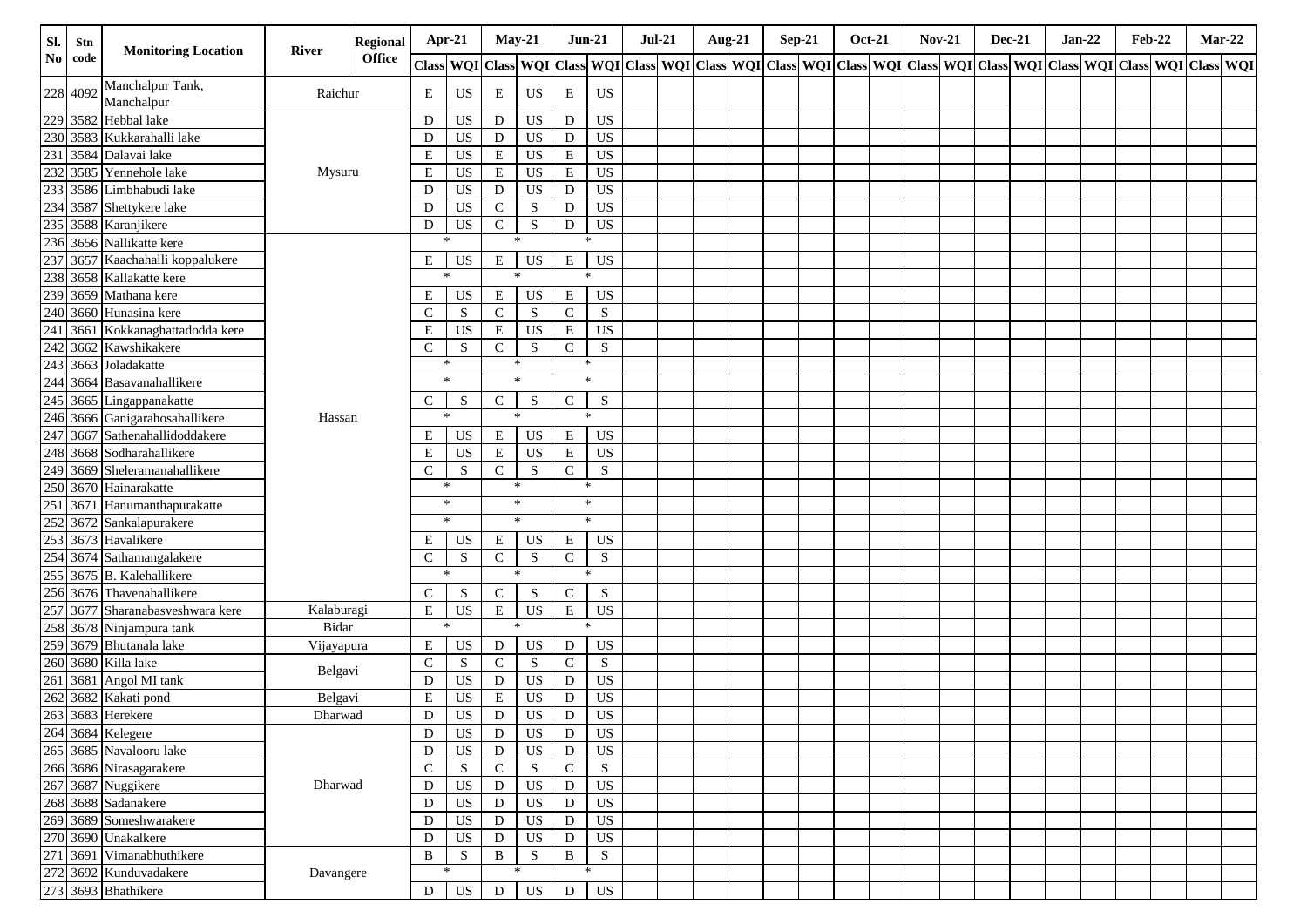| Sl.<br>$\bf{No}$   code | Stn | <b>Monitoring Location</b> | <b>River</b> | <b>Regional</b> | Apr-21 |     | $Mav-21$ |    | Jun-21                                                                                                                                                                 |        | $Jul-21$ |  | Aug- $21$ |  | Sep-21 |  | <b>Oct-21</b> |  | $Nov-21$ |  | <b>Dec-21</b> |  | $Jan-22$ |  | Feb-22 |  | $Mar-22$ |  |
|-------------------------|-----|----------------------------|--------------|-----------------|--------|-----|----------|----|------------------------------------------------------------------------------------------------------------------------------------------------------------------------|--------|----------|--|-----------|--|--------|--|---------------|--|----------|--|---------------|--|----------|--|--------|--|----------|--|
|                         |     |                            |              | <b>Office</b>   |        |     |          |    | Class  WQI   Class  WQI   Class  WQI   Class  WQI   Class  WQI   Class  WQI   Class  WQI   Class  WQI   Class  WQI   Class  WQI   Class  WQI   Class  WQI   Class  WQI |        |          |  |           |  |        |  |               |  |          |  |               |  |          |  |        |  |          |  |
|                         |     | 274 3694 Shanthisagarkere  |              |                 |        |     | B        |    | υ.                                                                                                                                                                     | J.     |          |  |           |  |        |  |               |  |          |  |               |  |          |  |        |  |          |  |
|                         |     | 275 3695 Kondajjikere      | Davangere    |                 | B      |     | B        |    | D                                                                                                                                                                      | - 33   |          |  |           |  |        |  |               |  |          |  |               |  |          |  |        |  |          |  |
|                         |     | 276 3696 Aianakere         |              |                 |        |     |          |    | E                                                                                                                                                                      | US     |          |  |           |  |        |  |               |  |          |  |               |  |          |  |        |  |          |  |
|                         |     | 277 3697 Mattadakere       | Chitradurga  |                 |        | US. |          | US |                                                                                                                                                                        | US     |          |  |           |  |        |  |               |  |          |  |               |  |          |  |        |  |          |  |
|                         |     | 278 3565 Pilikula tank     | Mangaluru    |                 | ◡      | US. |          | US |                                                                                                                                                                        | $\sim$ |          |  |           |  |        |  |               |  |          |  |               |  |          |  |        |  |          |  |

Note:  $* - No Water in the River/Reserior/Lake/Tank/Samples were not Collected.$ 

NI-Newly Identified during April-2019

Class "A" – Drinking water source without conventional treatment but after disinfection.

Class "B" – Out door bathing (organized)

Class "C" – Drinking Water Source with conventional treatment followed by disinfection.

Class "D" – Propagation of wild life, fisheries

Class "E" – Irrigation, Industrial cooling, Controlled Waste disposal

**WQI = Water Quality Index, S means Satisfactory, US means Unsatisfactory**

WQI - Water Quality Index : ( $DO \ge 4$  mg/L BOD  $\le 3$  mg/L FC  $\le 2500$  MPN/100 ml & TC $\le 5000$  MPN/100 ml).

Chief Scientific Officer(I/C)